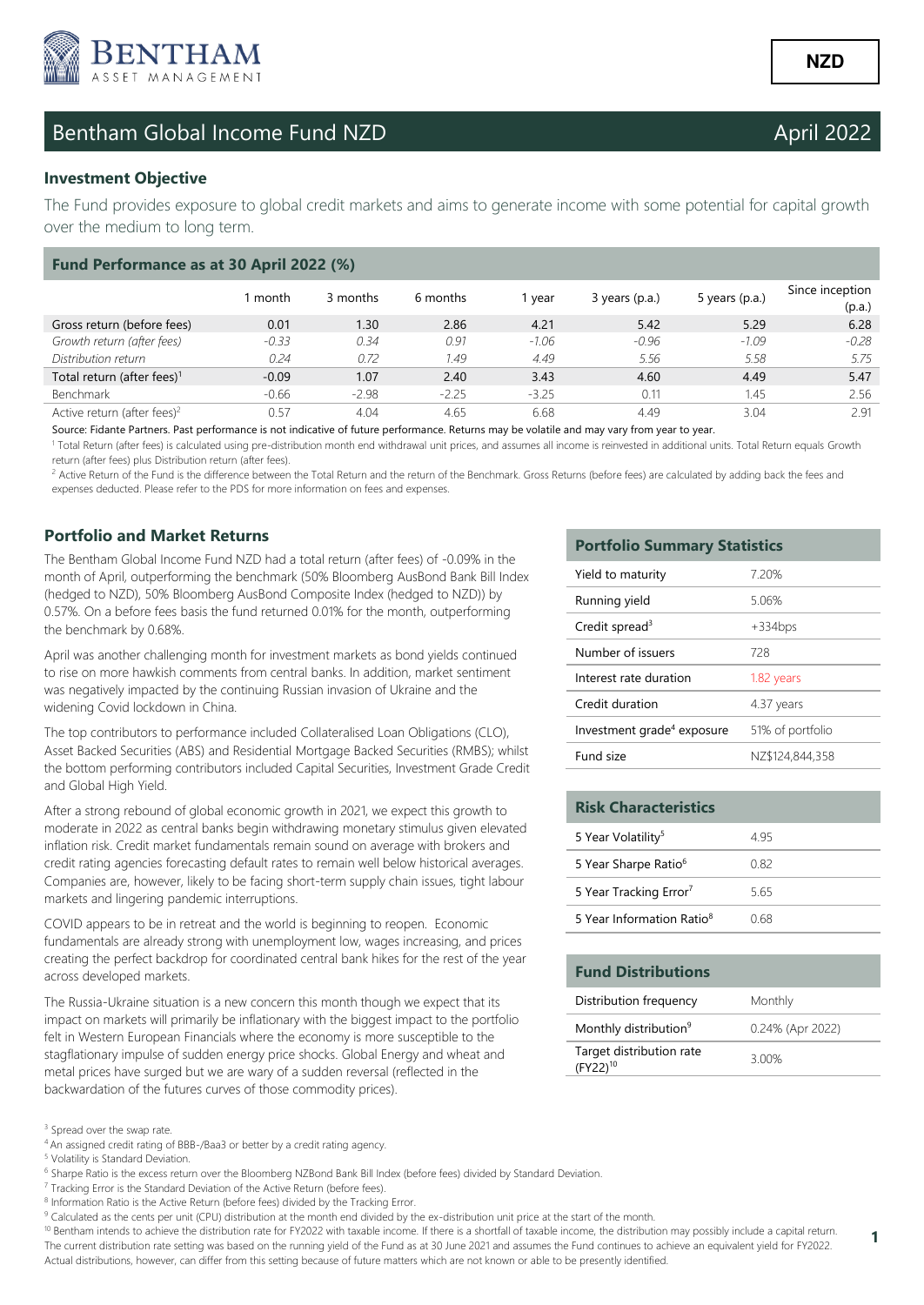

# Bentham Global Income Fund NZD April 2022

| <b>Monthly Distribution Returns History (%)</b> |      |      |      |      |      |      |      |      |      |      |      |                          |                  |
|-------------------------------------------------|------|------|------|------|------|------|------|------|------|------|------|--------------------------|------------------|
| <b>Financial Year</b>                           | Jul  | Aug  | Sep  | Oct  | Nov  | Dec  | Jan  | Feb  | Mar  | Apr  | May  | Jun                      | YTD <sup>2</sup> |
| 2022                                            | 0.25 | 0.25 | 0.25 | 0.25 | 0.25 | 0.25 | 0.25 | 0.24 | 0.25 | 0.24 |      | $\overline{\phantom{a}}$ | 2.51             |
| 2021                                            | 0.28 | 0.28 | 0.28 | 0.29 | 0.29 | 0.29 | 0.29 | 0.28 | 0.30 | 0.85 | 0.84 | 1.12                     | 5.83             |
| 2020                                            | 0.30 | 0.31 | 0.31 | 0.31 | 0.30 | 0.31 | 0.31 | 0.31 | 1.33 | 0.34 | 0.32 | 0.32                     | 4.80             |
| 2019                                            | 0.37 | 0.37 | 0.37 | 0.37 | 0.38 | 0.37 | 0.37 | 0.38 | 0.38 | 0.38 | 0.37 | 3.20                     | 7.18             |
| 2018                                            | 0.41 | 0.37 | 0.38 | 0.37 | 0.38 | 0.37 | 0.37 | 0.38 | 0.38 | 0.38 | 0.38 | 0.37                     | 4.67             |
| 2017                                            | 0.42 | 0.41 | 0.41 | 0.42 | 0.41 | 0.42 | 0.40 | 0.42 | 0.41 | 0.41 | 0.41 | 2.39                     | 7.56             |

Source: Fidante Partners

#### Past distributions are no indication of future distributions.

<sup>1</sup> Calculated as the cents per unit (CPU) distribution at month end divided by the ex-distribution unit price at the start of the month.

50%

<sup>2</sup> Annual distribution return (Year-to-Date) is calculated as the Total Return (after fees) minus Growth Return. Total Return (after fees) is calculated using pre-distribution month end withdrawal unit price, and assumes distributions are reinvested. Growth Return equals the percentage change in unit price.

### **Portfolio Asset Allocation**



## **Credit Rating Breakdown**



## Cash, Derivatives & Other 13% North America Australia & NZ 6% Europe 20% UK 11% **Regional Breakdown**

## **Top 5 Industry Exposures (Moody's SIC)**

| Banking                             | 17.8% |
|-------------------------------------|-------|
| Aerospace and Defense               | 84%   |
| <b>Flectronics</b>                  | 79%   |
| Healthcare, Education and Childcare | 69%   |
| Diversified/Conglomerate Service    | 5.0%  |

| <b>Pricing and Fees</b>      |                  |
|------------------------------|------------------|
| Unit frequency pricing       | Daily            |
| Management fee               | 0.77%            |
| Recoverable expenses         | 0.00% (Apr 2022) |
| Buy/sell spread <sup>3</sup> | +0.290%/-0.290%  |
| Entry and exit fees          | Nil              |
| Minimum initial investment   | NZ\$50,000       |

<sup>3</sup> Buy/sell spread is retained in the Fund to cover transaction costs. It is not paid to the Investment Manager. The buy/sell spread is reviewed on a monthly basis to ensure it fairly reflects market transaction costs.